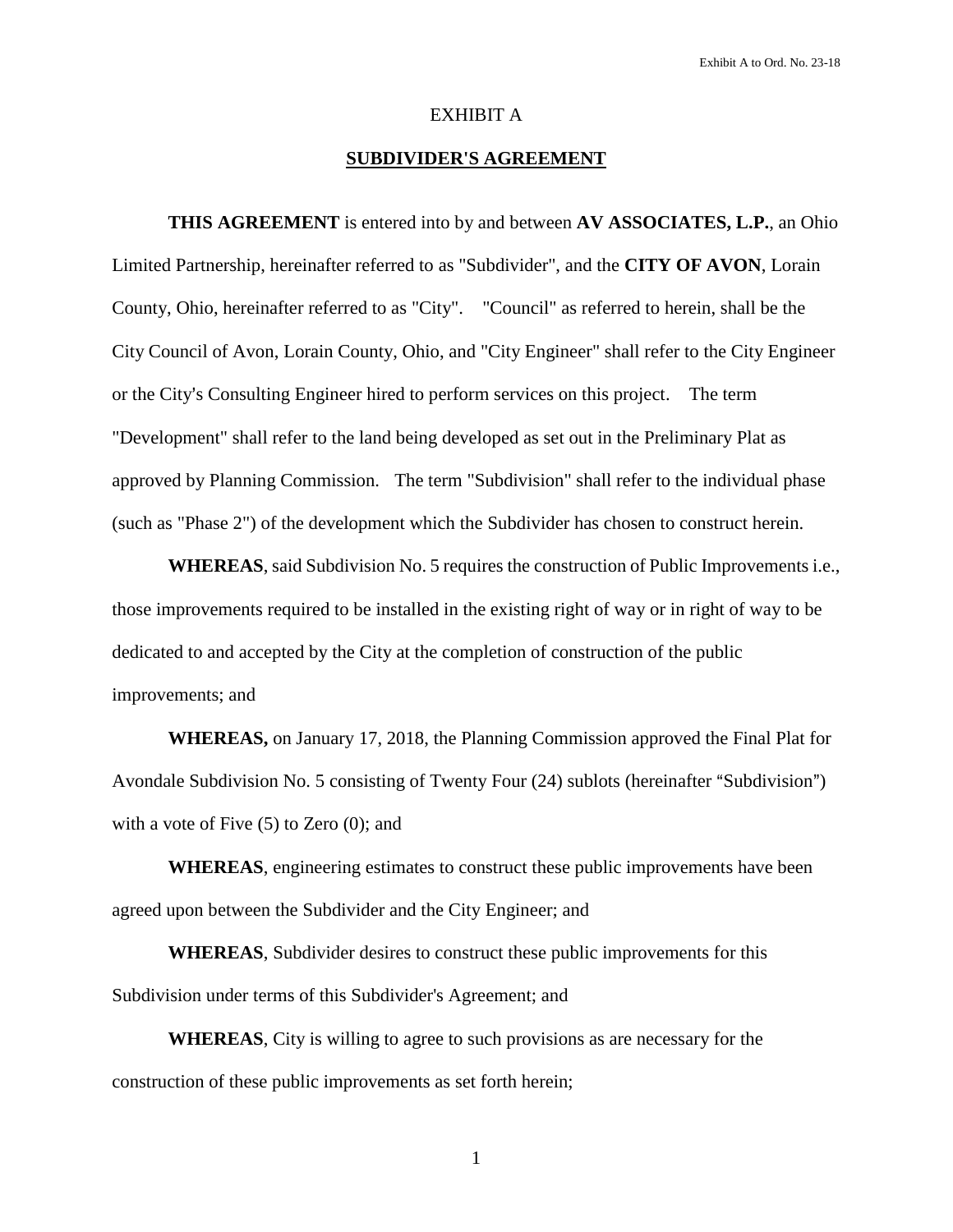# **NOW, THEREFORE, THE FOLLOWING IS HEREBY AGREED TO BY AND BETWEEN THE SUBDIVIDER AND THE CITY OF AVON, LORAIN COUNTY, OHIO:**

#### 1. Construction of Public improvements.

The Subdivider is to construct and install according to plans and specifications submitted, all public improvements shown and set forth in the Final Plat for Avondale Subdivision No. 5 as presented to Planning Commission on January 17, 2018. Said construction and installation shall be a prerequisite to obtaining any occupancy permits. Subdivider's obligation to construct said public improvements shall not be conditioned upon sale of lots in this Subdivision.

# 2. Engineer's Estimated Cost of Public improvements.

The City Engineer has reviewed the estimated costs of construction of public improvements as submitted by the Subdivider's Engineer and concurs with said estimated cost in the amount of Seven Hundred Eighty Five Thousand Seven Hundred Eighty One and 00/100 (\$785,781.00) Dollars.

#### 3. Performance Bond Agreement.

After Council approves an ordinance authorizing this Subdivider's Agreement but prior to the commencement of construction of public improvements, Subdivider shall request a preconstruction meeting. Forty-Eight (48) hours prior to the preconstruction meeting, the Subdivider shall provide a financial guarantee of performance to the Finance Director of the City of Avon in the form of a Performance Bond, a copy of which is attached hereto as Exhibit A-1, or a bond with substantially the same effect, in the amount of Eight Hundred Sixty Four Thousand Three Hundred Fifty Nine and 00/100 (\$864,359.00) Dollars which is One Hundred Ten (110%) percent of the total Engineer's estimate of costs. In lieu of a bond, (a) a letter of credit, drawn on a federally insured financial institution, payable to the City, (b) cash, (c) certificates of deposit conditionally assigned to the City made by a federally insured financial institution or (d) a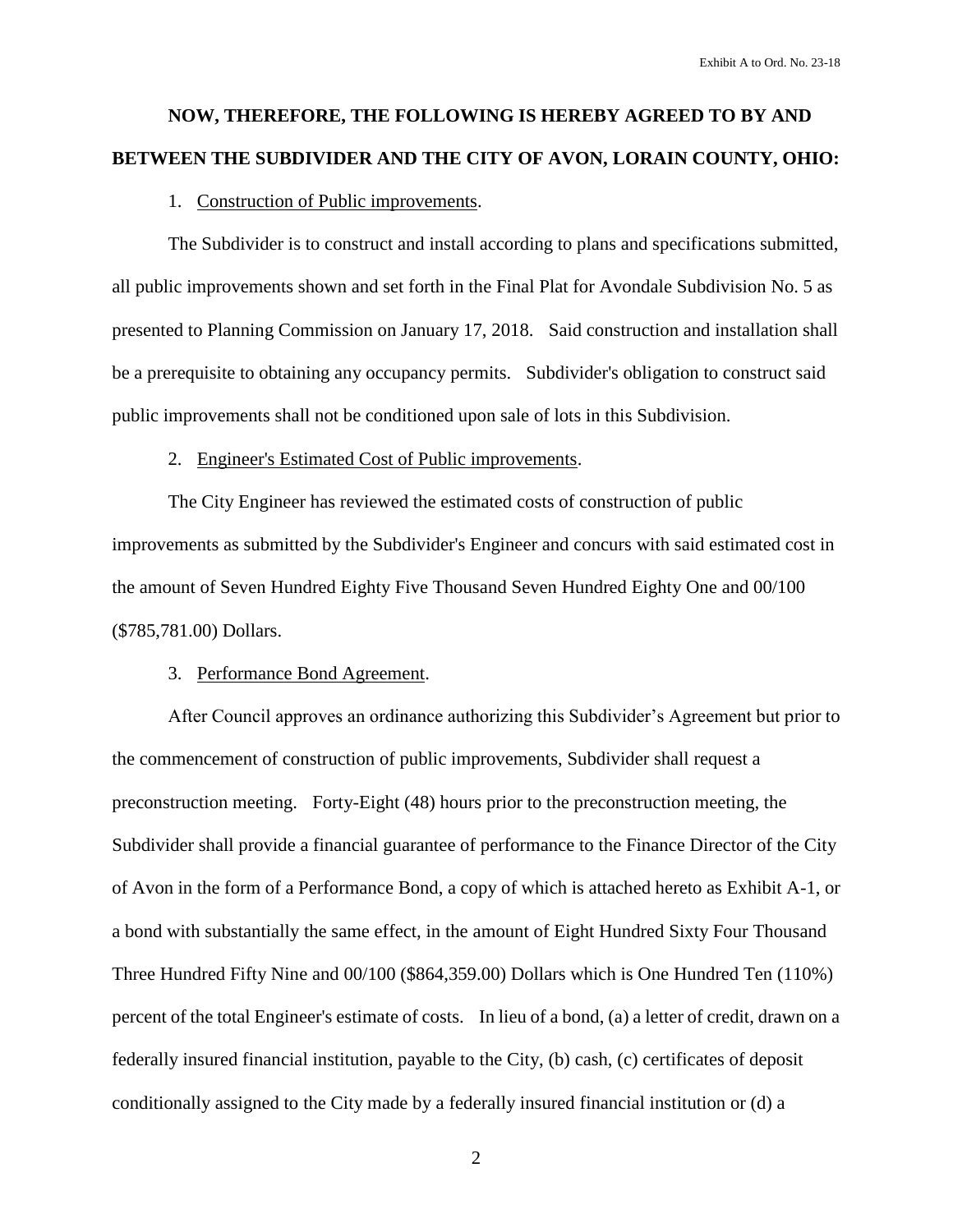combination of these items, in that total amount, may be delivered to the City. No construction of public improvements shall commence until said financial guarantee of performance has been provided to, and approved by, the Finance Director. This financial guarantee shall be released to Subdivider upon completion of all public improvements to be accepted by the City for this phase of the Development to the satisfaction of the City Engineer and upon passage of an ordinance by Council accepting the public improvements.

#### 4. Deposit for Engineering, Construction Inspection, and Material Testing Fees.

Prior to this Subdivider's Agreement being placed on Council's agenda for approval by ordinance, the Subdivider shall deposit the sum of Forty Seven Thousand One Hundred Forty Six and 86/100 (\$47,146.86) Dollars with the Finance Director of the City of Avon to cover the engineering fees commensurate with the work performed, including construction inspection and material testing fees. Should actual expenses exceed the required deposit, the City reserves the right, at any time, to demand additional funds be deposited under this section to cover current or future engineering, construction inspection, and material testing fees. Failure to make the required deposits with the Finance Director within three (3) business days of said Director's written request shall constitute and be considered cause for the City to suspend any further development work by the Subdivider until such time as the Subdivider is in full compliance with this Section. The City shall not accept public improvements in any Subdivision until all engineering, construction inspection and material testing fees have been paid in full.

Any deposit over and above actual expenses for engineering in this Phase of the Subdivision shall be retained by the City and shall be released to the Subdivider only after the completion of all public improvements for the entire Development to the satisfaction of the City Engineer.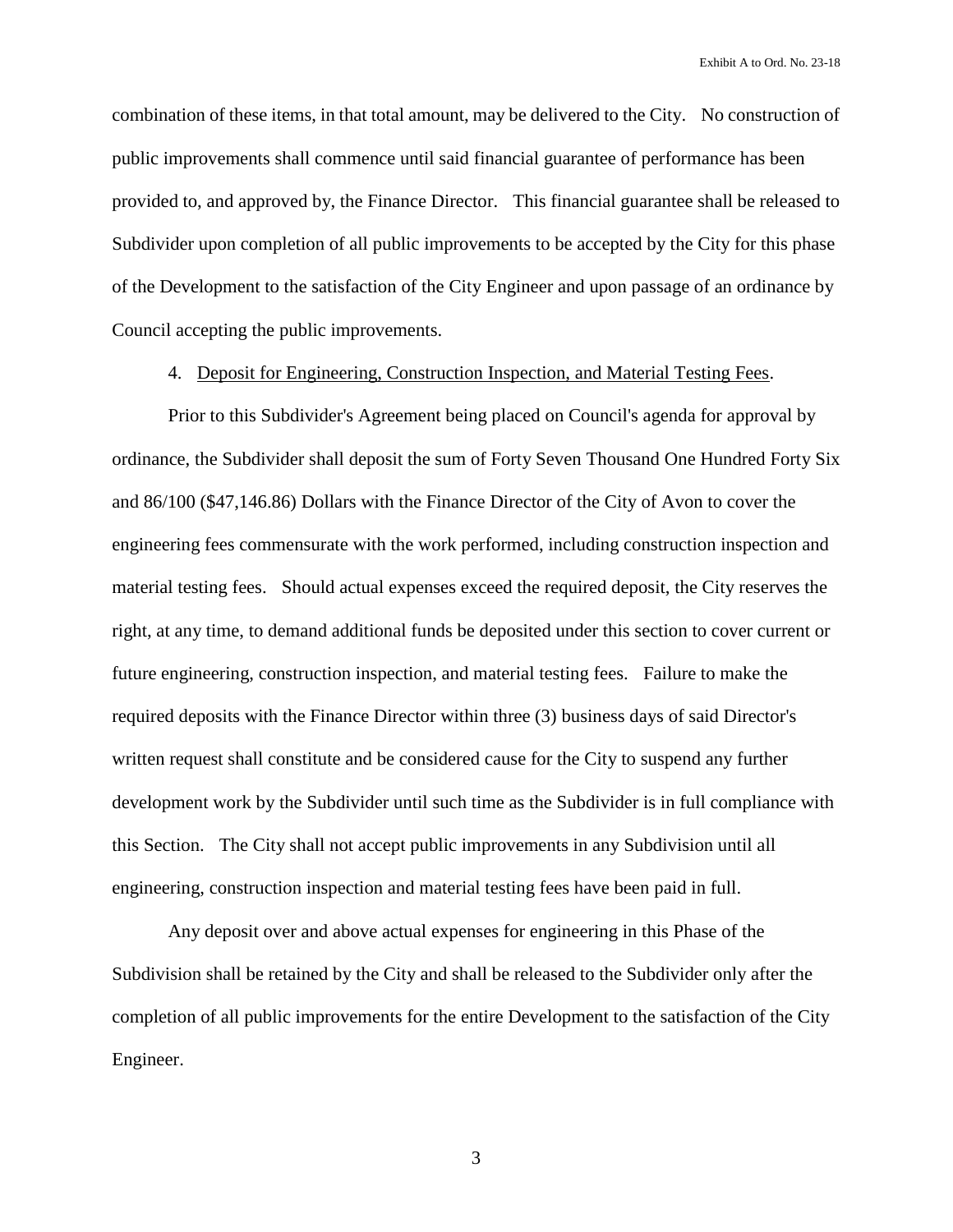# 5. Stabilization Deposit.

Prior to this Subdivider's Agreement being placed on Council's agenda for approval by ordinance, the Subdivider shall deposit the sum of One Thousand Two Hundred and 00/100 (\$1,200.00) Dollars (\$50 x 24 sublots) with the Finance Director of the City of Avon for stabilization costs set forth in ACO  $$1052.11(b)$ . The deposit will be refunded by the Finance Director upon verification by the Service Director that the site has been stabilized in compliance with the Codified Ordinances of the City of Avon.

#### 6. Stormwater Inspection Fee.

Prior to this Subdivider's Agreement being placed on Council's agenda for approval by ordinance, the Subdivider shall remit the sum of One Thousand Five Hundred (\$1,500.00) Dollars to the Finance Director of the City of Avon for the stormwater inspection fee required under ACO  $$1052.11(c).$ 

#### 7. Deposit for Legal Fees.

Prior to this Subdivider's Agreement being placed on Council's agenda for approval by ordinance, the Subdivider shall deposit the sum of Two Thousand Five Hundred and 00/100 (\$2,500.00) Dollars with the Finance Director of the City of Avon to cover the legal expenses commensurate with the work performed. Should actual expenses exceed the required deposit, the City reserves the right, at any time, to demand additional funds be deposited under this section to cover current or future legal fees. Failure to make the required deposits with the Finance Director within three (3) business days of said Director's written request shall constitute and be considered cause for the City to suspend any further development work by the Subdivider until such time as the Subdivider is in full compliance with this Section. The City shall not accept public improvements in any Subdivision until all legal fees have been paid in full.

Any deposit over and above actual legal expenses for this Phase of the Subdivision shall be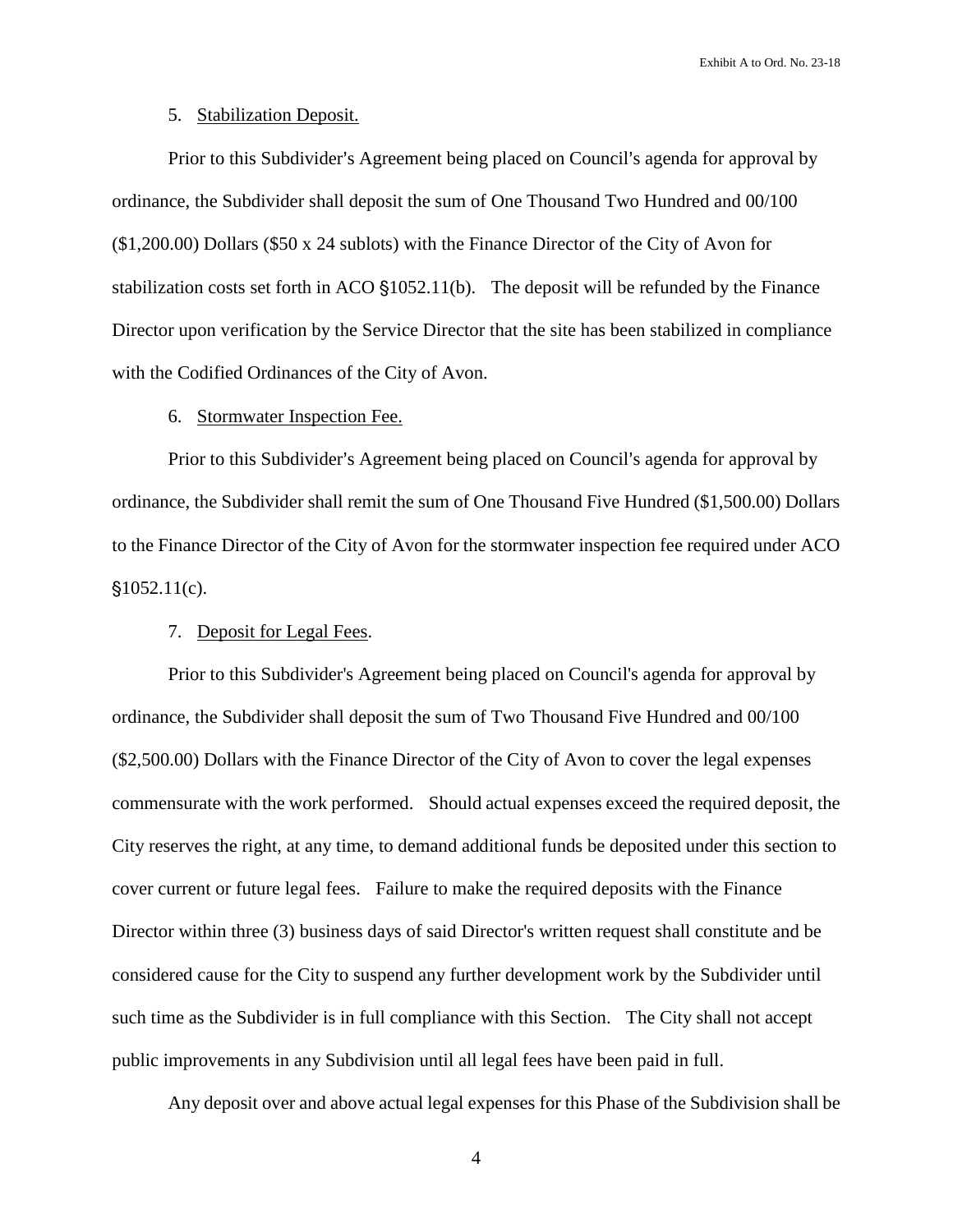retained by the City and shall be released to the Subdivider only after the completion of all public improvements for the entire Development to the satisfaction of the City Engineer and the Law Director.

# 8. Deposit for Miscellaneous Costs.

In order to provide the City with adequate funds to cover miscellaneous costs incurred by the City relating to this Subdivision, the Subdivider shall deposit the sum of Five Thousand and 00/100 (\$5,000.00) Dollars with the Director of Finance of the City of Avon. This deposit shall be made prior to an ordinance to accept public improvements pertinent to the Subdivision being placed on Council's agenda for action. This deposit shall be held by the Director of Finance for a period of three (3) years from the date of Council's acceptance of the public improvements in said Subdivision by ordinance.

#### 9. Indemnification and Liability Insurance.

The Subdivider hereby agrees to hold the City of Avon, its officers, directors, agents and employees harmless and to indemnify them against all claims, expenses and liability as a result of loss or injury arising out of the clearing of land or construction of the Subdivision and public improvements.

Prior to the commencement of any construction on the Subdivision site, Subdivider agrees to provide the City with proof of One Million (\$1,000,000.00) Dollars liability insurance protecting the City from liability arising out of the development of the Subdivision and public improvements. Subdivider shall not allow this insurance to expire earlier than the effective period of any maintenance bond, and shall provide a copy of the insurance policy to remain, at all times, with the Director of Finance of the City.

# 10. Title Insurance.

Prior to recording of the final Plat, the Subdivider shall furnish title insurance in the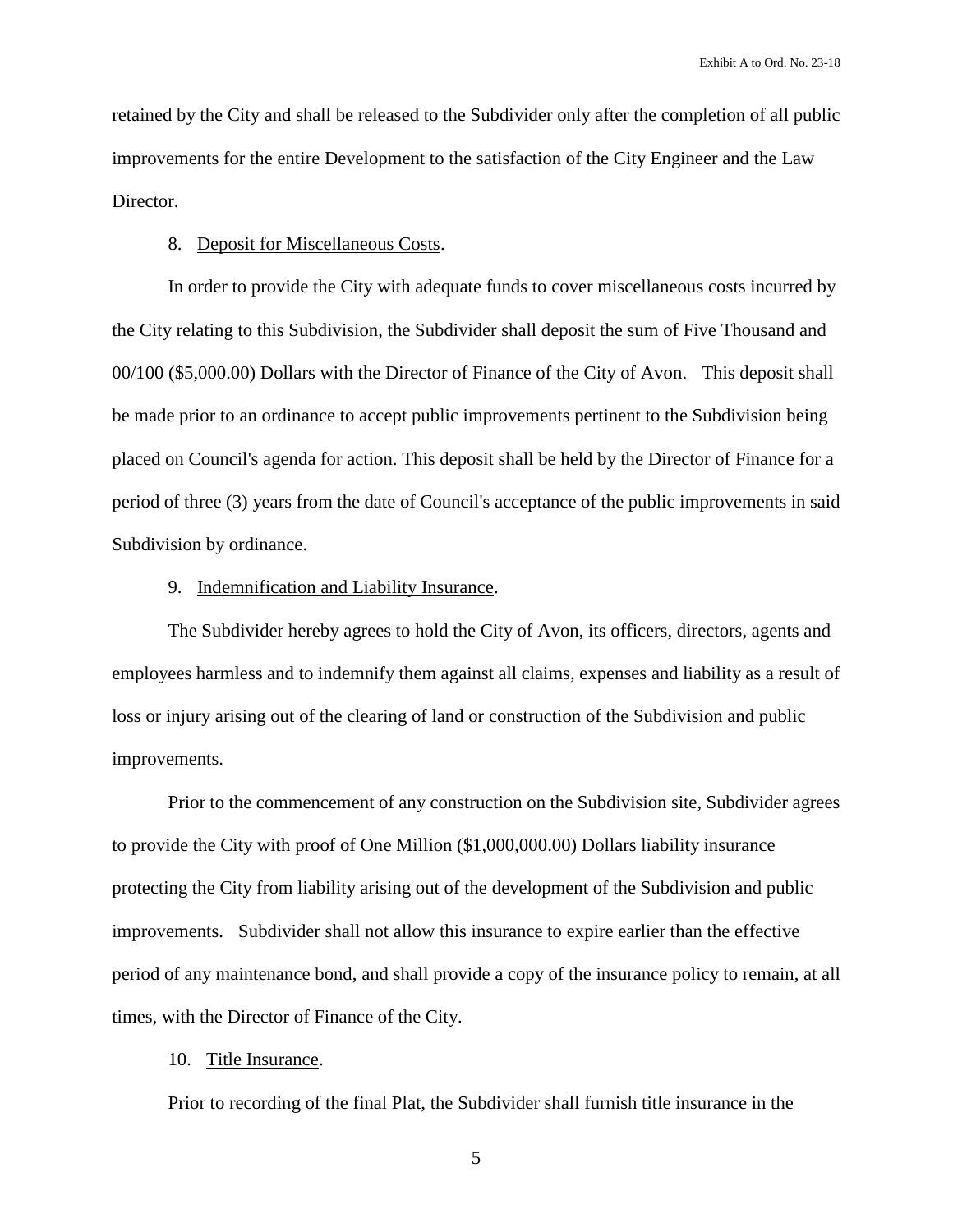amount of One Hundred Thousand (\$100,000.00) Dollars, covering the lands to be dedicated to the City of Avon as indicated on the final Plat and showing the unencumbered, legal title to such dedicated lands in the name of the City when the final Plat is filed for record.

# 11. Maintenance Bond.

Prior to being placed on Council's agenda for acceptance of public improvements in this Subdivision, Subdivider shall deposit with the Director of Finance a Three (3) year maintenance bond for streets, pavement, storm and sanitary sewers, water systems, street lighting systems and facilities appurtenant thereto in the amount of Seventy Eight Thousand Five Hundred Seventy Eight and 00/100 (\$78,578.00) Dollars, which represents ten percent (10%) of the estimated cost of said public improvements.

#### 12. Sidewalk Deposit.

Subdivider's estimated cost for sidewalk is Fifty Nine Thousand Seven Hundred Forty Four and 00/100 (\$59,744.00) Dollars. Should sidewalks not be completed at the time of acceptance of public improvements by City Council, the Subdivider shall deposit with the Office of the Director of Finance a cash deposit in the amount of Eighty Nine Thousand Six Hundred Sixteen and 00/100 (\$89,616.00) Dollars, which is 150% of the Subdivider's estimate for construction of sidewalks. This deposit must be made prior to Council placing an ordinance to accept public improvements pertinent to the Subdivision on its agenda. The Subdivider will be entitled to incremental refunds of 25% of the total amount deposited upon installation of each quarter  $(4)$  of the total sidewalk to be installed and upon verification of same by the Service Director.

Subdivider must install sidewalks throughout the Subdivision within Thirty (30) months of the date in which the City passes an ordinance accepting public improvements. In the event that sidewalks are not installed within this period, the sidewalk deposit may be forfeited and the City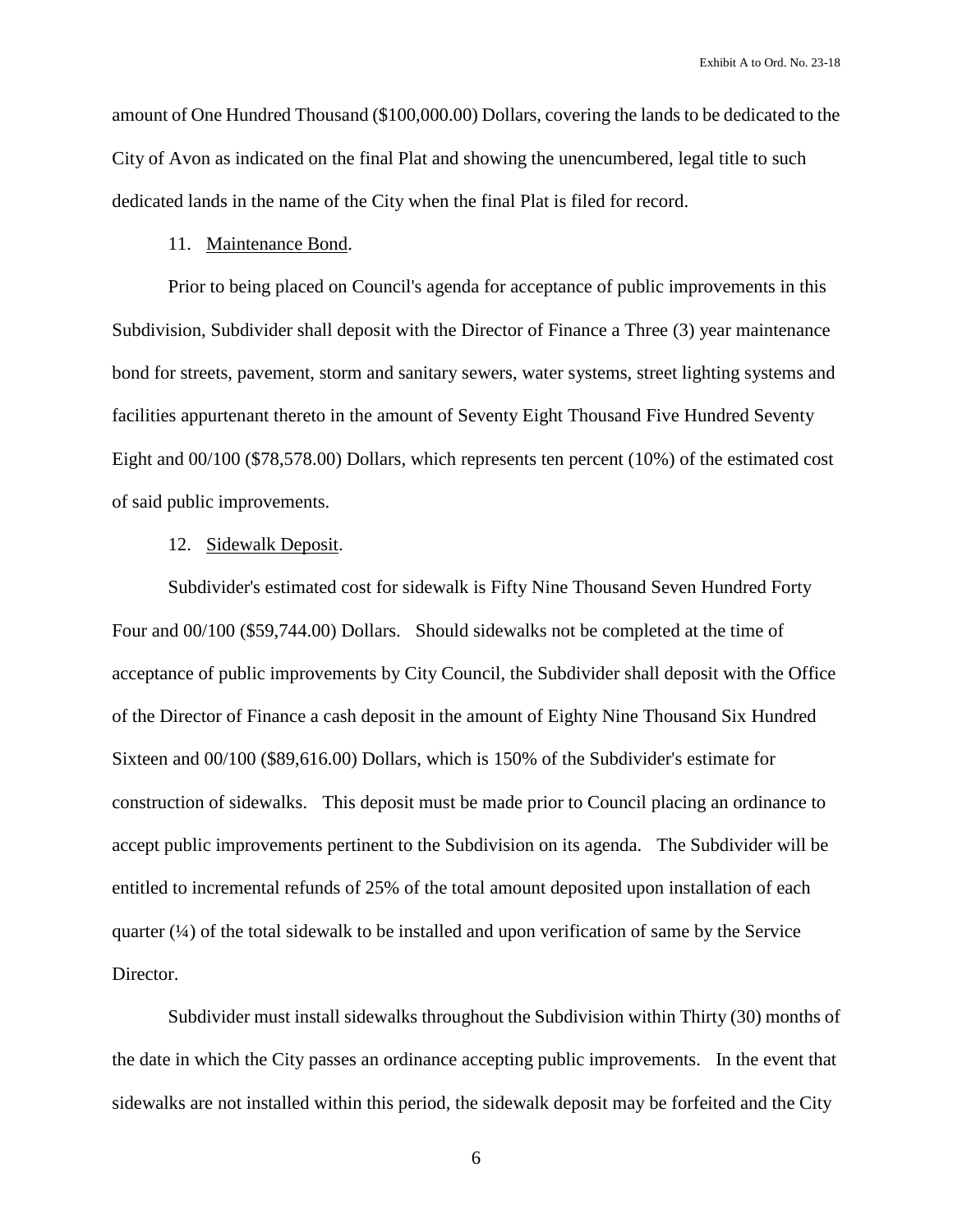may install the sidewalks and charge to the Subdivider any additional costs incurred not covered by the sidewalk deposit.

#### 13. Tree Deposit.

Prior to an ordinance being placed on Council's agenda for acceptance of public improvements in this subdivision, Subdivider will deposit with the Finance Director of the City of Avon the sum of Six Thousand Six Hundred and 00/100 (\$6,600.00) Dollars to assure compliance with the requirement of planting of One (1) tree per sublot  $(\$275 \times 24)$  in the Subdivision. The deposit will be refunded by the Finance Director upon verification by the Service Director that trees have been planted in compliance with this Agreement and the Codified Ordinances of the City of Avon.

# 14. Deposit for Street and Traffic Control Signage and Pavement Markings.

Prior to an ordinance being placed on Council's agenda for acceptance of public improvements in this subdivision, Subdivider shall deposit with the Director of Finance the amount of One Thousand Two Hundred and 00/100 (\$1,200.00) Dollars (24 lots x \$50.00 per lot). The deposit shall be held by the City for a two (2) year period commencing with the passage of the ordinance accepting the public improvements. In the event the Subdivider fails to comply as required herein, said sum shall be expended by the City exclusively for the costs of placement of street and traffic control signage and pavement markings as shall be determined by the Director of Public Safety, within the Subdivision and shall be based on current City Standards. At the expiration of this Two (2) year period, any amount remaining on deposit with the City shall be refunded to the Subdivider with the approval of the Safety Director.

# 15. Deposit for Mechanical Traffic Control Devices.

The Subdivider is not installing any mechanical traffic control devices in this Subdivision. As such, Subdivider will not be required to post a deposit for mechanical traffic control devices.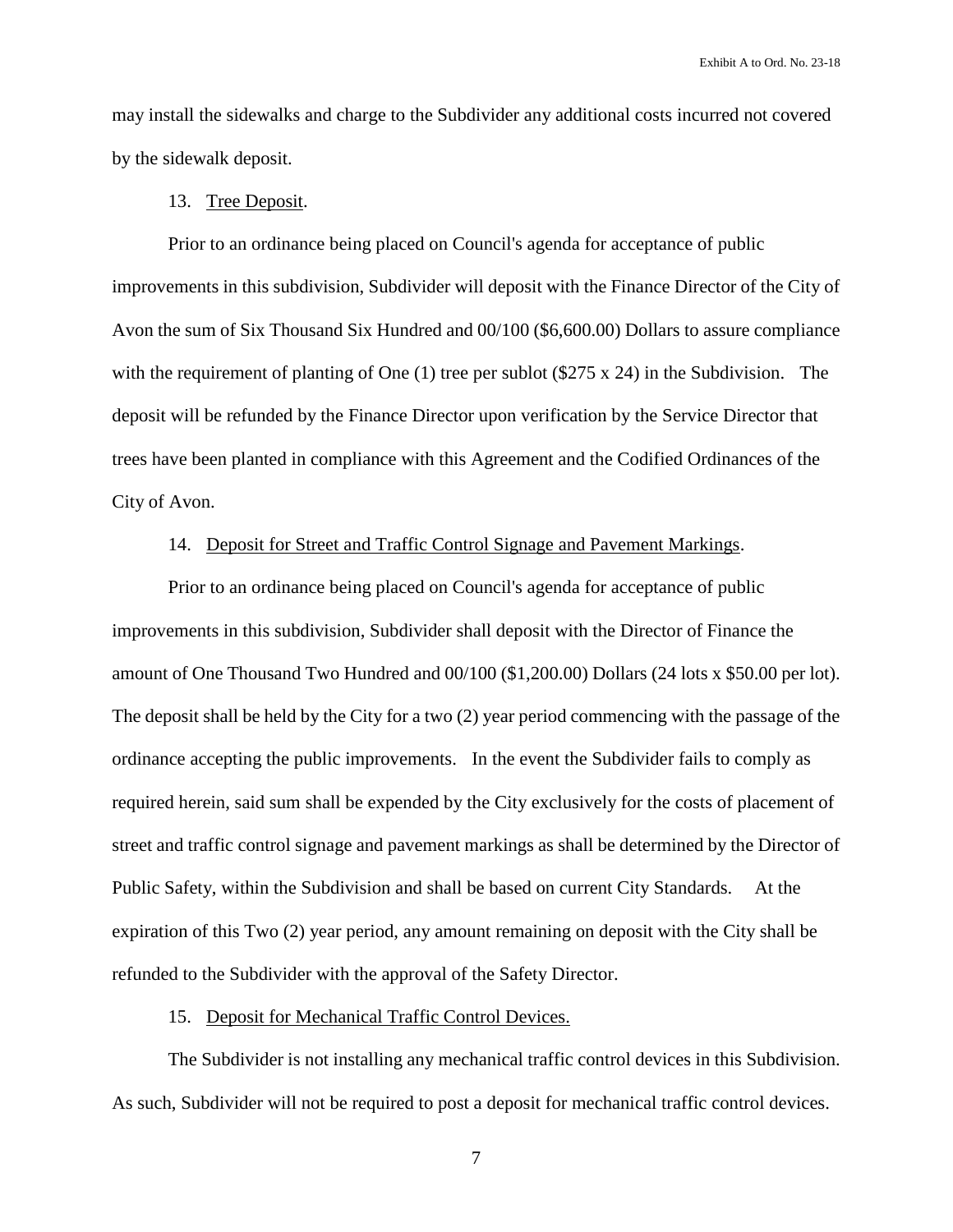#### 16. Sublots Within Floodplain.

Subdivider agrees to obtain a conditional letter of map revision (CLOMR) for any land which is located within a special flood hazard area (SFHA) prior to the commencement of any work in said area. Said conditional letter of map revision (CLOMR) shall be granted by the Federal Emergency Management Agency (FEMA) and be supported by an appropriate hydrologic and hydraulic analysis. In any case, Subdivider agrees to obtain a letter of map revision (LOMR) from FEMA prior to an ordinance being placed on Council's agenda for acceptance of public improvements in this Subdivision. The Subdivider must comply with all design standards set forth in Chapters 1050, 1051 and 1464 of the Avon Codified Ordinances.

#### 17. Model Home.

The City of Avon hereby grants Subdivider an exception to the City's subdivision regulations and will allow a building permit for the construction of Two (2) model homes in the Subdivision prior to acceptance of dedication of public improvements by City Council. However, prior to the issuance of said building permits, Subdivider must have constructed all utilities and a street in front of the model home(s). A sidewalk shall be constructed in front of the model home(s) immediately upon completion of the model home(s). No occupancy permit will be issued for the model home(s) until construction of all public improvements in the Subdivision is completed, and an ordinance accepting the dedication of public improvements in the Subdivision is passed by City Council.

### 18. Assessments.

Subdivider agrees to pay all outstanding assessments to the appropriate governmental entity. Conclusive proof that said assessments have been paid must be submitted to the Finance Director prior to an ordinance being placed on Council's agenda for acceptance of public improvements in this Subdivision.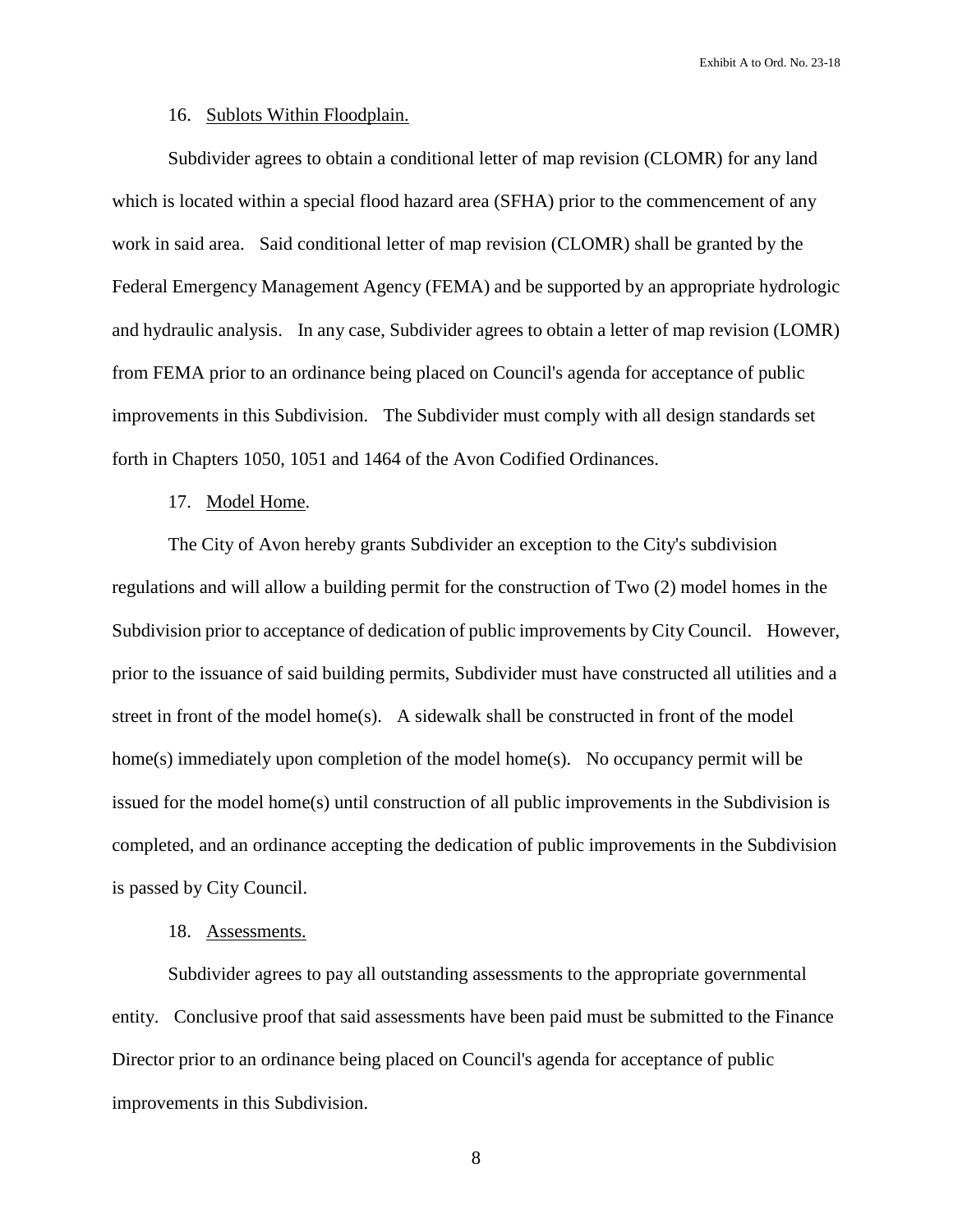# 19. Payment or Satisfaction of Delinquent or Outstanding Obligations.

Unless otherwise specified in this document, prior to this Subdivider's agreement being placed on Council's Agenda for approval by ordinance, any monies owed by the Subdivider to the City of Avon, as determined by the City Finance Director, and which remain unpaid, shall be paid by the Subdivider or approved as satisfied by the City Finance Director.

# 20. Miscellaneous Provisions.

### Off-Site Public improvements.

Where applicable, the Subdivider agrees to construct and install off-site public improvements pursuant to plans and specifications approved by the City of Avon. The financial guarantees for said off-site public improvements have been included in the Performance Bond and Maintenance Bond set forth in this Agreement.

# Off-Site Storm Drainage.

Where applicable, the Subdivider agrees to comply with plans and off-site drainage approved by the City Engineer and shall perform the clearing and cleaning of ditches and land reasonably necessary at its expense. The City will provide the Subdivider with access to land owned and controlled by the City for this purpose and the Subdivider shall be responsible for obtaining licenses or easements on all private lands necessary to satisfy the drainage plans approved by the City Engineer.

#### 21. Time for Completion of Public improvements.

All public improvements are to be completed within a period of Twelve (12) months from Council's adoption of the ordinance approving this Subdivider's Agreement unless Council extends this period of time by legislative action. In the event that construction of public improvements is not instituted within this Twelve (12) month period or within the period pursuant to an extension granted by the City, Subdivider shall, if requested by the City Engineer, provide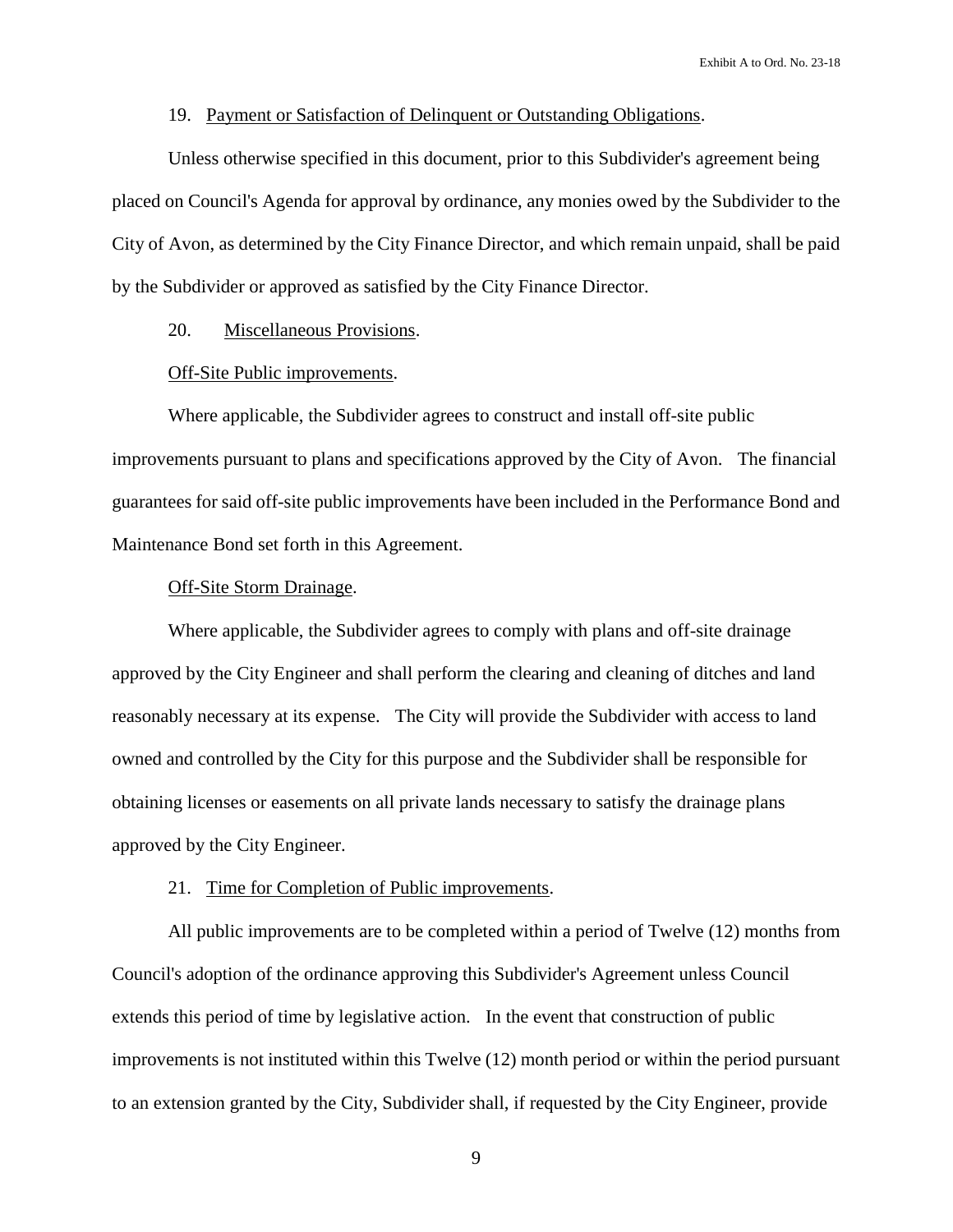new engineering estimates of cost of construction of public improvements for the Subdivision and the City Engineer may require, if necessary, the performance bond, maintenance bond and engineering and legal fee deposits to be updated to reflect the revised Engineer's estimate of cost.

### 22. Actual Costs of Public improvements.

The Subdivider, prior to passage of ordinance accepting public improvements, shall submit to the Finance Director of the City the actual costs of public improvements itemized as to roadway (length, width, type, unit cost, street name), traffic control (signalization, location, cost), sanitary sewers (length by size, unit cost, street location), storm sewers (length by size, unit cost, street location) water distribution (length by size, unit cost, street location), park/bike trail(s) (if applicable, length, width, unit cost, location) and pump station(s) (if applicable, cost, location, description) that are to be accepted by the City. The costs for these items shall include all incidentals such as hydrants, valves, manholes, catch basins, etc., as necessary to construct the improvement.

#### 23. Engineer's As-Built Documents.

Subdivider shall file with the City Planning Department as-built documents per City Construction Standards and City Planning Ordinances prior to an ordinance being placed on Council's agenda for acceptance of public improvements in this Subdivision. The as-built documents shall be submitted in hard copy and in electronic form. Electronic copy shall be submitted on the appropriate digital media in DWG and PDF formats.

#### 24. Stormwater Drainage Improvement Fund.

Prior to being placed on Council's agenda for acceptance of improvements in this Subdivision, Subdivider shall remit to the Director of Finance the sum of Fourteen Thousand One Hundred Seventy Four and 71/100 (\$14,174.71) Dollars (\$783.25 x 18.0973 acres). This payment shall be placed into City Fund No. 273 in accordance with ACO §1050.17(b).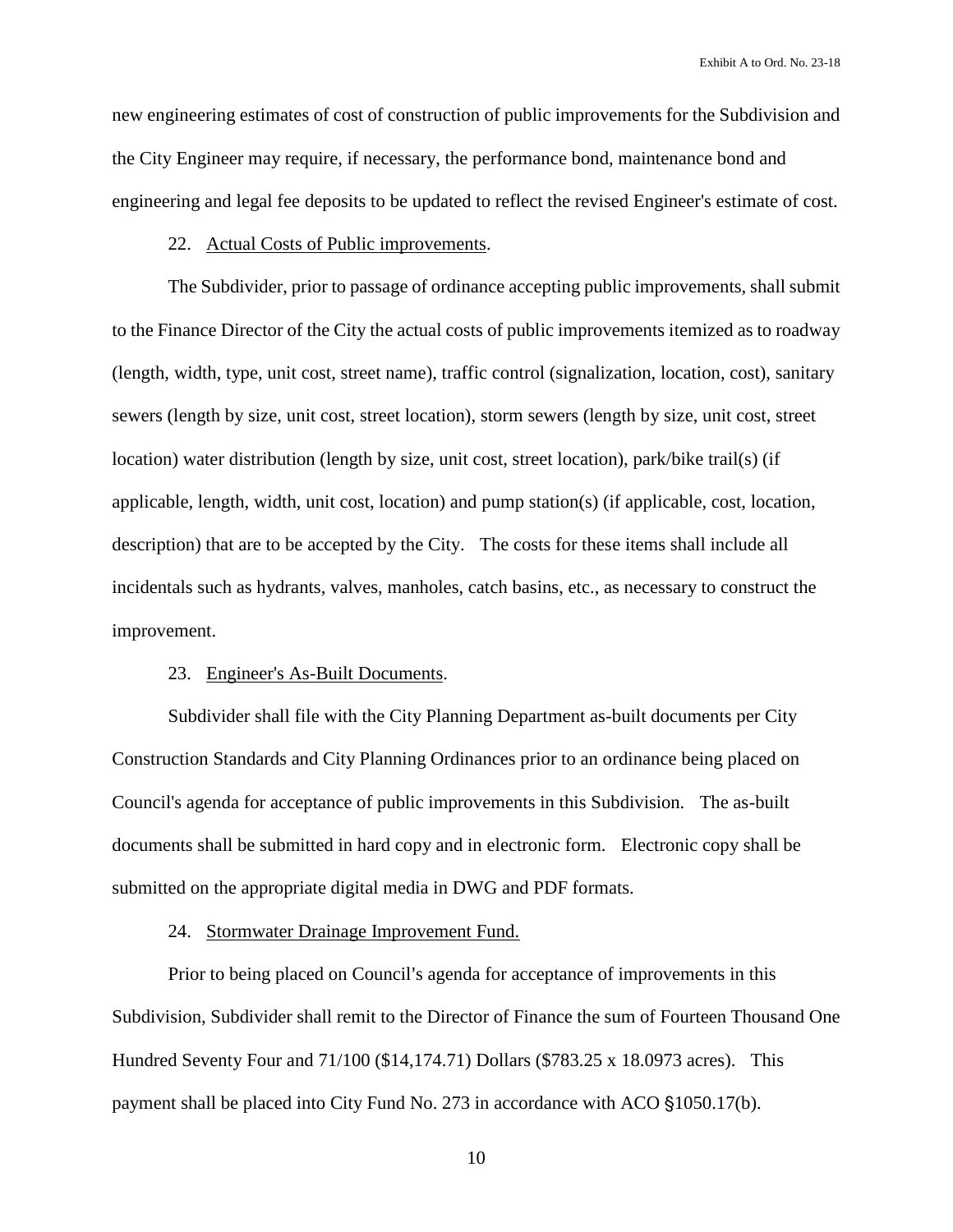# 25. Storm Water Detention and Fee.

Due to the location of this Subdivision, the City Engineer requires on-site storm water detention. The Subdivider has constructed storm water detention in this Subdivision in Phases 1, 2, 3, 4, 5 & 6 and claims a credit of \$815,025.00. The City's storm water detention fee for this phase of development is calculated to be \$83,397.06. (Developed Area (18.0973 Acres x \$4,608.26/Acre.) As such, the Engineers estimated for the cost of construction of on-site storm water detention in this Phase 5, including the cost of land, exceeds the storm water detention fee for this phase as provided for in Ordinance No. 44-93. Therefore, pursuant to Ordinance No. 44-93, no storm water detention fee shall apply.

#### 26. Homeowners Association, Storm Water Detention Area, Common Areas and Easements.

Subdivider shall require the formation of a Homeowner's Association which shall assume responsibility for all maintenance, upkeep, repair, replacement and management of the storm water detention area or other common area. The rules of the Homeowner's Association shall prohibit the construction of any improvement or structure or the retention of any obstruction of any kind in the storm water detention area, common areas or easements. Said rules shall include the establishment of a special fund approved by the City Engineer and Law Director for the sole purpose of maintaining the storm water detention area and its pertinent easements.

Prior to an ordinance being placed on Council's agenda for acceptance of public improvements in this Subdivision, the rules or bylaws of the Homeowner's Association shall be approved by the Director of Law of the City, and reference to the rules or bylaws of the Homeowner's Association shall be contained in the recorded Plat. All conveyances by the Subdivider shall contain deed restrictions referring to the requirement of membership in the Homeowner's Association. Should the Homeowner's Association fail to maintain the stormwater detention area or other common areas, the City may enter upon the land and perform any necessary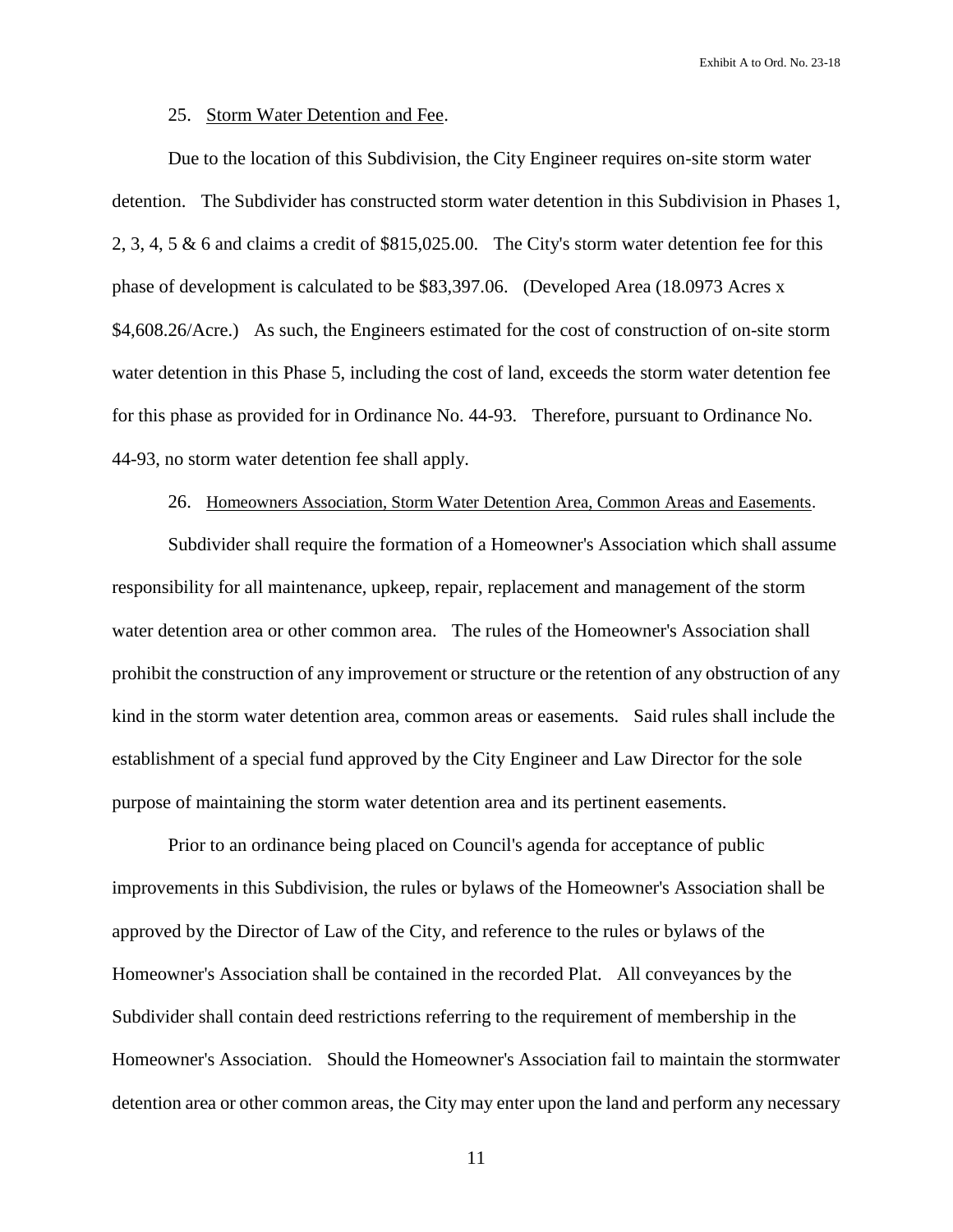maintenance, repair or replacement, and shall charge all costs incurred by the City, including legal and engineering fees, to the Homeowner's Association and/or the individual property owners in the Subdivision. Easements for this purpose, acceptable to the City Engineer and Law Director, shall be provided by Subdivider. Compliance with this Section shall be a condition precedent to issuance of Building Permits.

# 27. Maintenance and Repair of Storm Sewers Not Located Within The City Right-of-Way.

The Homeowner's Association and/or individual property owners shall be responsible for the maintenance and repair of all storm sewers located within the Subdivision other than those located within the City right-of-way. In the event that the Homeowner's Association and/or property owners fail to keep in good repair and maintain said storm sewers, the City, upon notice to the Homeowner's Association and/or property owners, shall have the right to enter upon the Subdivision lands and perform any repairs deemed necessary to avoid or abate any conditions which obstruct the flow of storm water in order to assure proper drainage. All costs incurred by the City for repairs and maintenance of the storm sewers shall be charged against the Homeowner's Association and/or property owners.

#### 28. Compliance by Subdivider as Condition Precedent to Subsequent Development or Phases.

Subdivider acknowledges and agrees that he will fully comply with all terms and conditions contained herein as a condition precedent for the commencement of any subsequent development or phase of development within the Subdivision and the City may withhold approval of any such subsequent development or public improvements until such time as the Subdivider fulfills all the terms, conditions and requirements set out herein.

# 29. Inspection and Maintenance Agreement.

In accordance with ACO  $\S1050.08(d)$ , an Inspection and Maintenance Agreement must be accepted by the City Engineer prior to the passage of an Ordinance authorizing the final plat and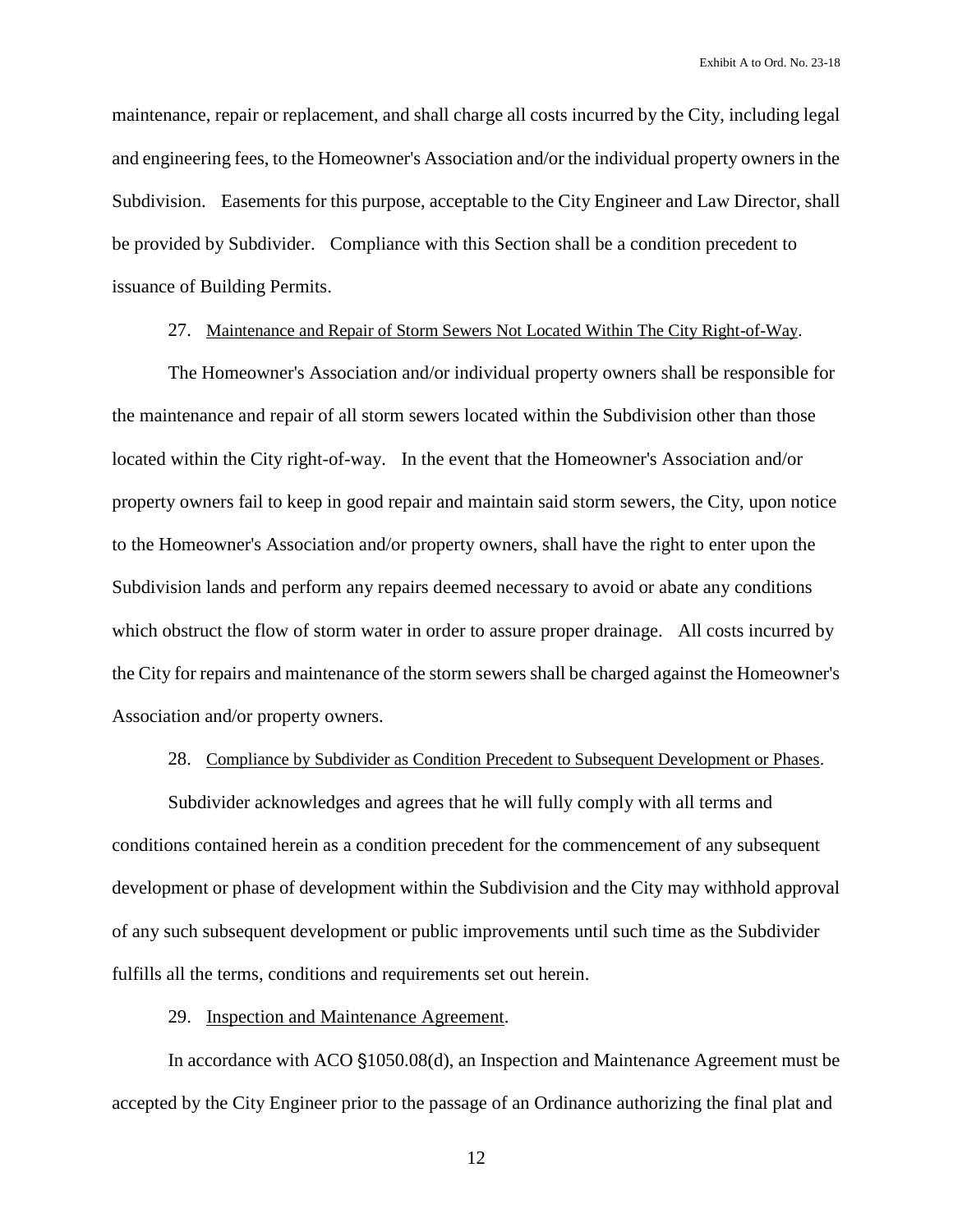Subdivider's Agreement for this phase of the subdivision.

#### 30. License to Enter Upon Private Streets, Driveways, and Parking Areas.

Subdivider herein agrees to grant to the City of Avon (i.e., Fire Department, Police Department, Service Department and the like), a license to enter upon any private streets, driveways, or parking areas within the Subdivision for the purposes of carrying out patrolling and security and necessary governmental functions. While present on said private premises, public employees or agents for the various departments shall have those rights, privileges, defenses and immunities granted City employees set forth in Ohio Revised Code including but not limited to Chapter 2744.

#### 31. Breach of Contract.

The Subdivider further agrees that any violation of or non-compliance with any of the provisions and stipulations of this Agreement shall constitute a breach of contract. A breach of contract shall also be deemed to have occurred in the event of the Subdivider's failure to perform work at the Subdivision for a period of One Hundred Twenty (120) days, the Subdivider's insolvency, appointment of a receiver, filing of a voluntary or involuntary petition in bankruptcy, the commencement of a foreclosure proceeding of a lien against the Subdivision property, or its conveyance in lieu of foreclosure. The City agrees that in the event of a breach, it shall provide Subdivider with notice thereof in writing. Should Subdivider fail to remedy the breach, to the satisfaction of the City, within Thirty (30) days after receiving notice thereof from the City, the City Engineer shall have the right to stop the work forthwith and, should the City desire to do so, use Subdivider's guarantees for the purpose of completing the work and require Subdivider to pay any additional amount required to do so. The City shall also have the right to terminate the project.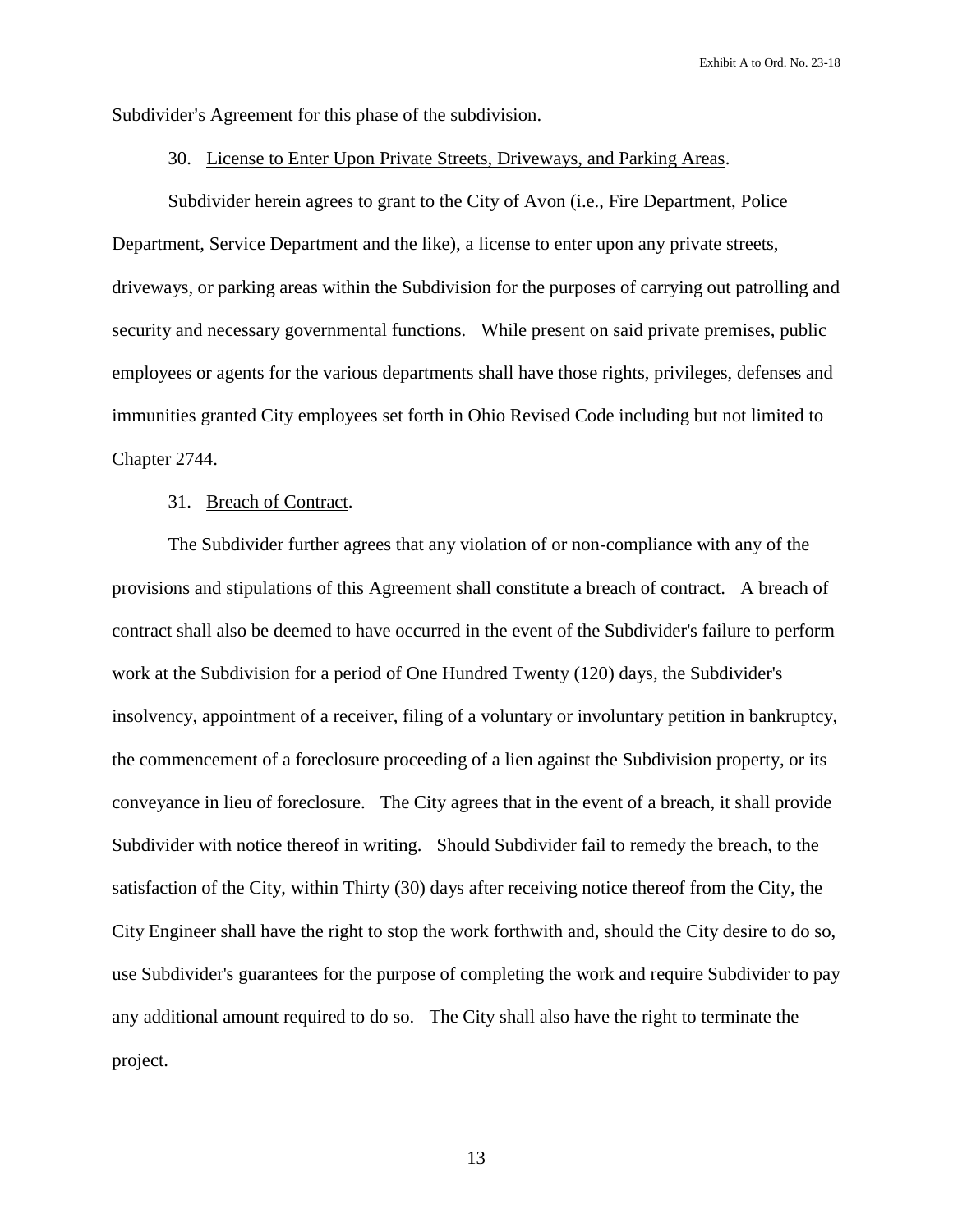### 32. Preservation and Restoration of Property.

Subdivider shall maintain the work during construction and until final acceptance. This maintenance shall constitute continuous and effective work prosecuted as required with adequate equipment and forces to the end that the roadbeds, road surfaces and structures are kept in satisfactory condition at all times. Subdivider's failure to perform work at the Subdivision for a period of One Hundred Twenty (120) days shall constitute a breach of contract pursuant to Paragraph 31.

Subdivider shall be responsible for all damage or injury to property of any character, including roadbeds and road surfaces, during the prosecution of the work, resulting from any act, omission, neglect or misconduct in his manner of method of executing said work satisfactorily, or due to his non-execution of said work, or at any time due to defective work or materials, and said responsibility shall not be released until the work shall have been completed and accepted. When or where any direct or indirect damage or injury is done to public or private property by or on account of any act, omission, neglect or misconduct in the execution of the work or in consequence of the non-execution thereof on the part of contractor, he shall restore, at his own expense, such property to a condition similar or equal to that existing before such damage or injury was done, by repairing, rebuilding, or otherwise restoring as may be directed, or he shall make good such damage or injury, in an acceptable manner.

In the event of any damage or injury to property as stated herein, all deposits and financial guarantees set forth in this Agreement shall be retained by the City and not released until such time as the appropriate repairs are made and acceptable to the City Engineer and Law Director.

33. Ingress and Egress.

Subdivider shall restrict all movement of loads, vehicles and other equipment into and from site in strict accordance with a route approved by the City Service Director.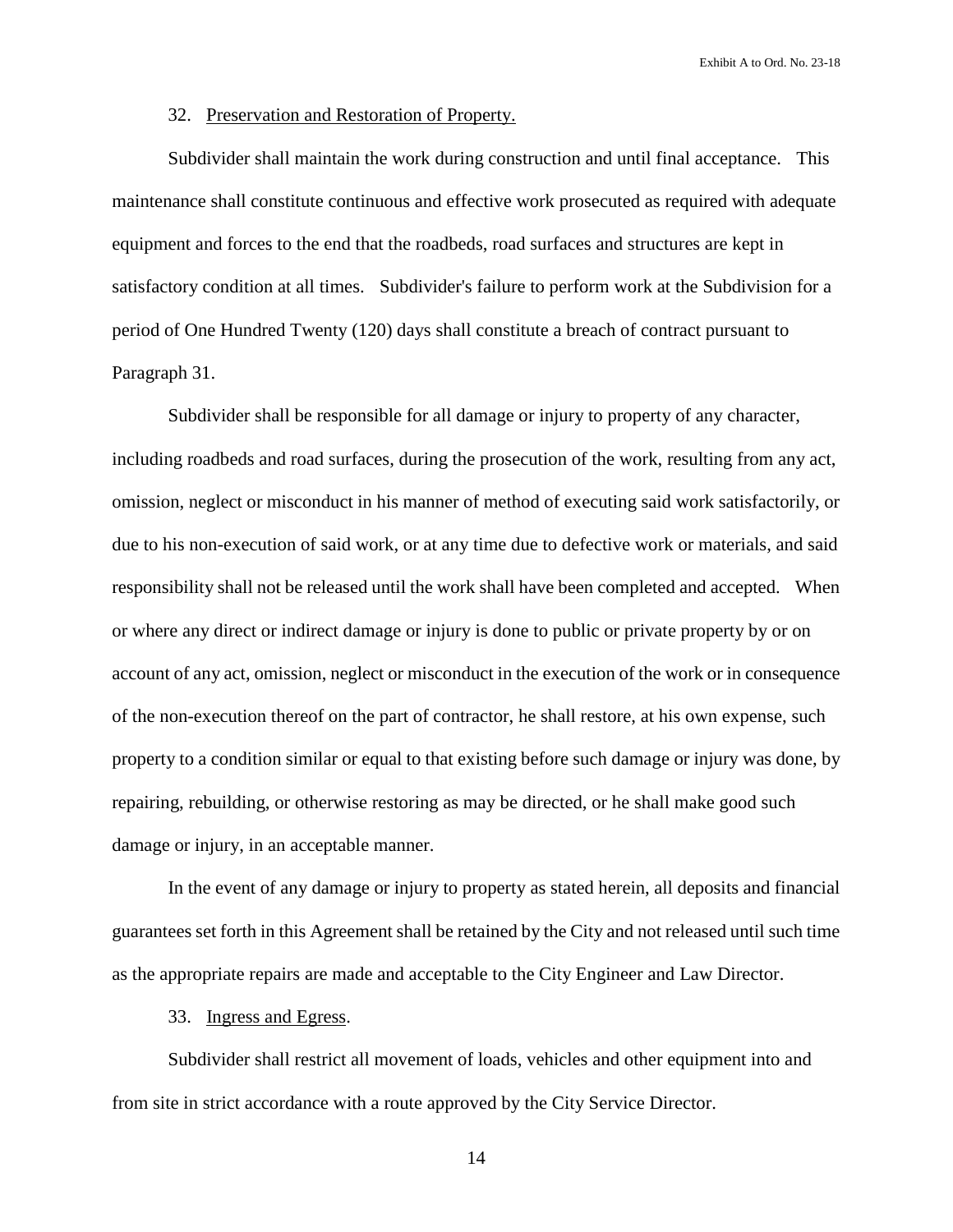# 34. Cleaning Up.

During the construction, the Subdivider shall keep the site of the work and adjacent premises as free from material, debris and rubbish as is practicable and shall remove this waste entirely and at once, if, in the opinion of the City, such material, debris or rubbish constitutes a nuisance, a safety hazard or is objectionable in any way to the public.

Upon completion and before final acceptance of the work, the Subdivider shall remove from the site of the work and adjacent premises all machinery, equipment, surplus materials, false work, excavated and useless materials, rubbish, temporary buildings, barricades and signs, and shall restore the site to the same general conditions that existed prior to the commencement of its operations.

The Subdivider shall clean off all cement streaks or drippings, paint smears or drippings, rust stains, oil, grease, dirt, and any other foreign materials deposited or accumulated on any portion of its work, or existing work, due to its operations.

In the event Subdivider fails to comply as set forth herein, the City may perform the necessary work to accomplish the clean up set forth herein and shall charge the Subdivider, the Subdivider's Bond or take other action deemed necessary for the recovery of such funds expended by the City for said work.

In the event of non-compliance as stated herein, all deposits and financial guarantees set forth in this Agreement shall be retained by the City and not released until such time as the appropriate clean up is made and acceptable to the City Engineer and Law Director.

# 35. Warranty Against Defects.

Subdivider shall warrant all Subdivision public improvements to be free from defects and shall make all necessary repairs or modification to the Subdivision for a period of Three (3) years from acceptance of dedication of public improvements of the final phase of the Subdivision by the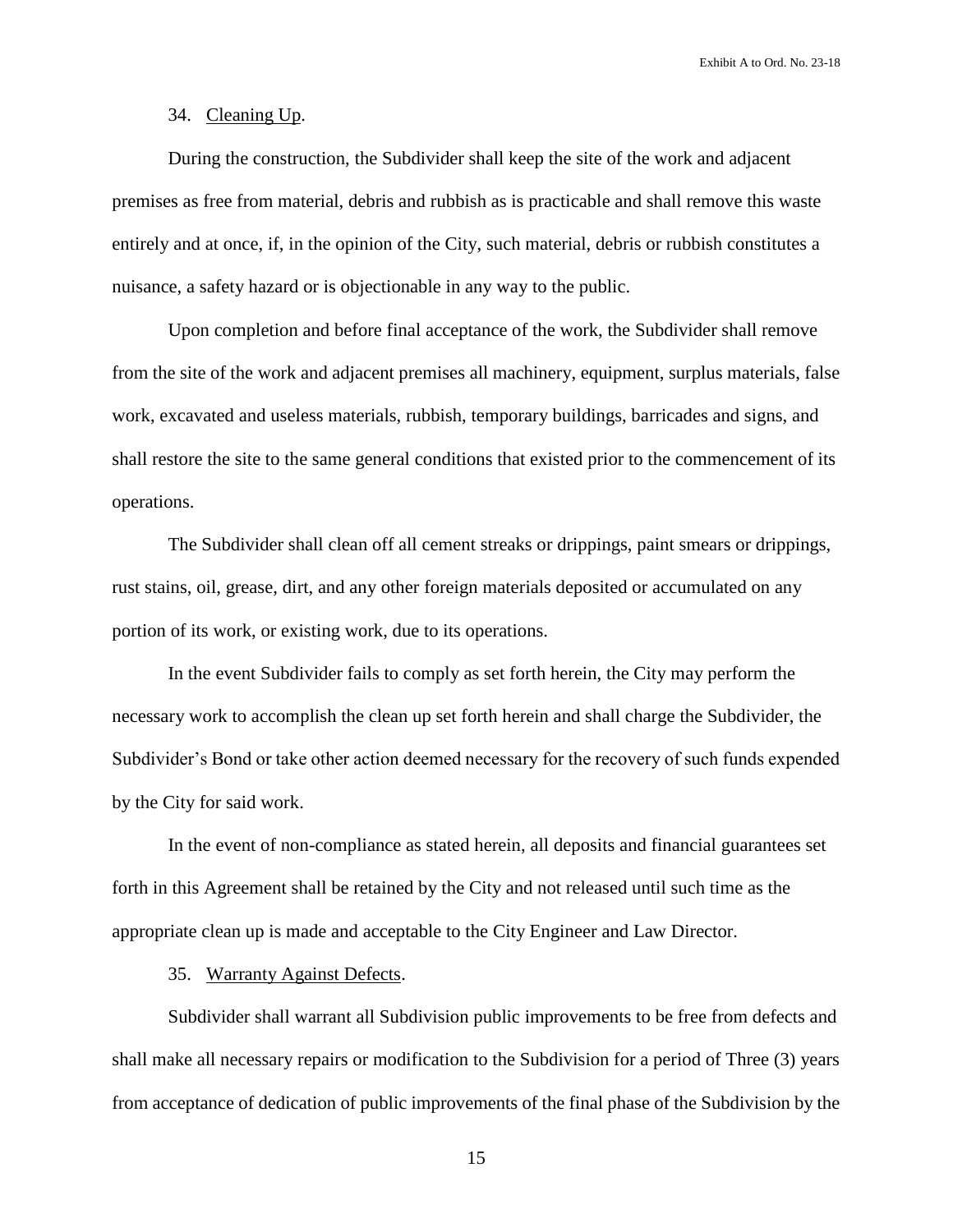City of Avon. If the Subdivider fails to meet the warranty obligations in a timely manner, the City of Avon may contract with any other party for the necessary work or use its own employees to perform the work and to be reimbursed by the Subdivider or, if sufficient funds are available, to draw upon the financial guarantees provided in this Agreement.

# 36. City Ordinance and Regulations, Survival of Agreement, Non-Waiver.

Nothing in this Subdivider's Agreement shall constitute a waiver of the rights of the Parties, including local government sovereign immunity. All City Ordinances and Regulations not inconsistent with this Agreement shall remain in full force and effect, and shall be binding upon and control construction and development of the Subdivision, and nothing contained in this Agreement, nor acceptance of dedication of public improvements by the City, shall limit the effect of same, including, but not limited to, design and construction, planting of trees, street lighting, conveyance of required easements, payment of storm drainage fees, park fees, sewer tap fees, and any other requirements of the Codified Ordinances of the City.

# 37. A.D.A. Compliance.

Subdivider shall fully comply with all relevant requirements of the Americans with Disabilities Act and all site public improvements subject to this law must be approved prior to construction by the City of Avon A.D.A. Coordinator.

38. Severability Clause.

If any part, clause, provision or condition of this Subdivider's Agreement is held to be void, invalid, or inoperative, such party, clause, provision or condition will be severed and will not render invalid the remaining portions of this Agreement.

39. Obligation to Notify.

Subdivider shall notify, in writing, any transferee of the Subdivision or any lot located in the Subdivision of the existence, terms and conditions contained in this Agreement and any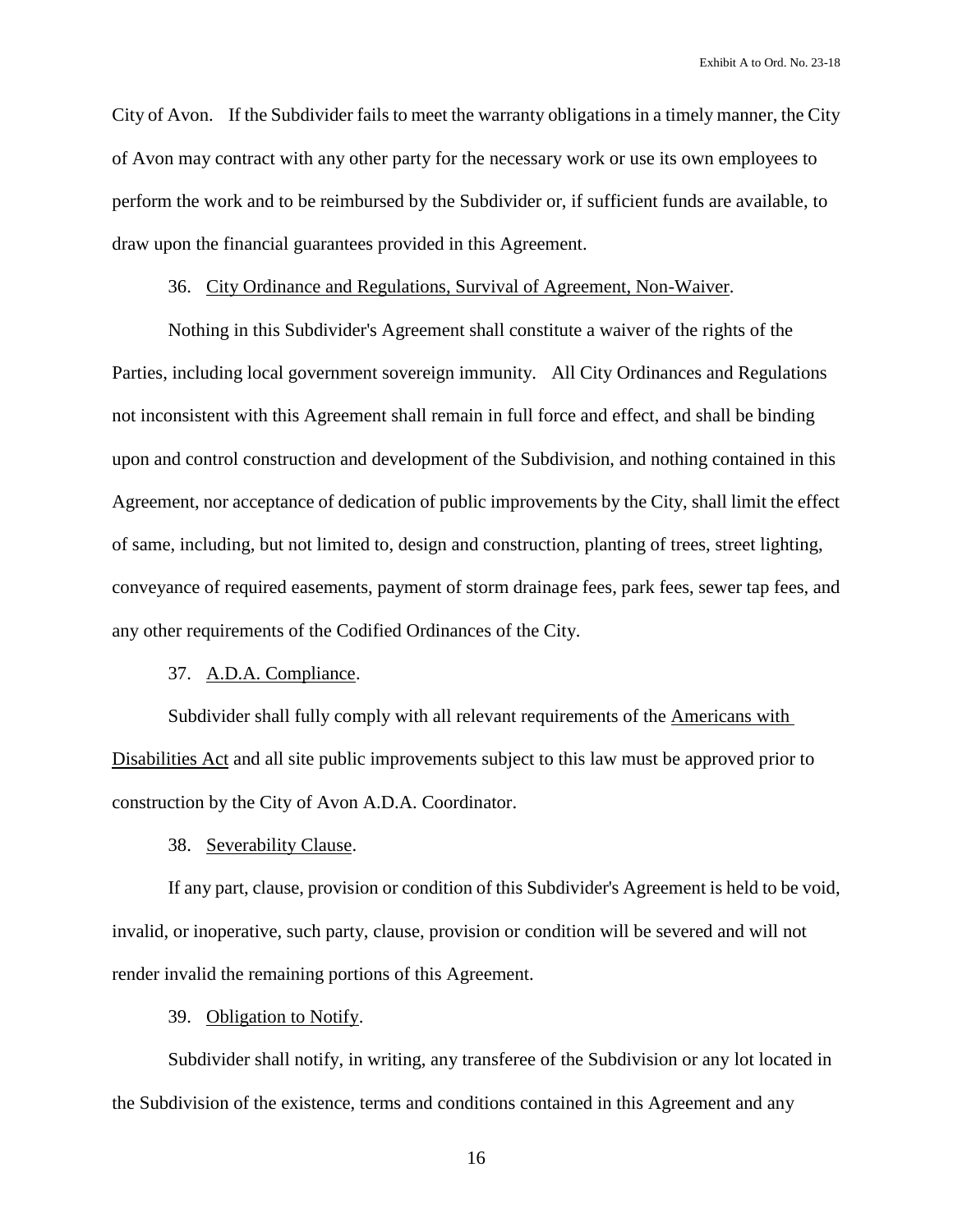easements or restrictions required hereunder. The Subdivider shall provide the City with a copy of said written notification immediately thereafter.

#### 40. Addresses of Parties for Purpose of Notice.

All notices and communications between parties pursuant to this Agreement shall be made upon the City through the Office of the Mayor at Avon City Hall, 36080 Chester Road, Avon, Ohio 44011, and upon the Subdivider at 772 Pine Valley Drive, Pittsburgh, PA 15239.

41. Parties Bound.

This Agreement shall be binding upon and inure to the benefit of the Subdivider, its builders, contractors, subcontractors, its heirs, executors, administrators, agents and assigns, and shall further be binding upon and inure to the City and its assigns.

42. Modification or Amendment.

This Subdivider's Agreement shall not be modified, amended or assigned except by a written instrument signed by Subdivider, the Subdivider's Assignee, and the Mayor or other authorized agent of the City of Avon and approved by vote of a majority of the members of City Council.

43. Applicable Law and Venue. This Agreement shall be subject to and governed by the laws of the State of Ohio and any dispute between the parties shall be filed in Lorain County, Ohio.

**IN WITNESS WHEREOF**, this Subdivider's Agreement is executed at Avon, Ohio, this  $\frac{day}{}$  of , 2018.

 $\overline{a}$ 

# WITNESSES: **AV ASSOCIATES, L.P.**

By:

James C. Rumbaugh, President